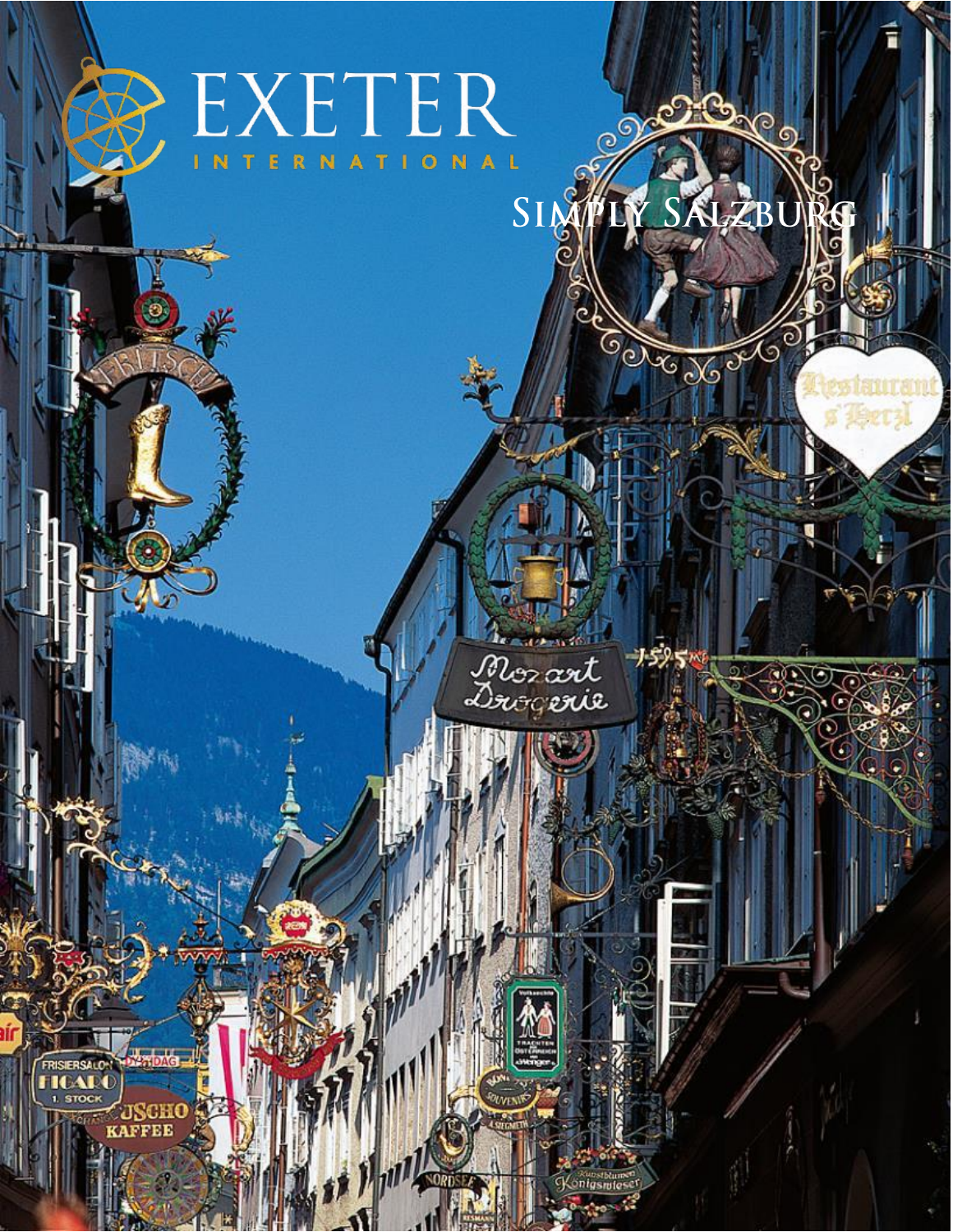

The perfect introduction to Salzburg at an uncommon value, Simply Salzburg is designed to introduce you to some of the sites you need to see on your first trip to the city, with just a taste of the experience that only Exeter International can provide.

# **THE BASICS**

- Three nights in one of the city's top hotels, inclusive of tax and breakfast
- Private airport or station transportation to and from your hotel
- Private Exeter Guide at your service as described in the program
- Entrance Fees to all the sites mentioned in the program
- 24-hour, English-speaking local assistance in case of emergency or changes

# **HIGHLIGHT OF EXETER'S SIMPLY SALZBURG**

• Private tour of the historic district, including the Mozart's birth house.

# **EASY TO COMBINE WITH:**

- **Slovenia**
- Vienna
- **Munich**
- **Prague**
- **Budapest**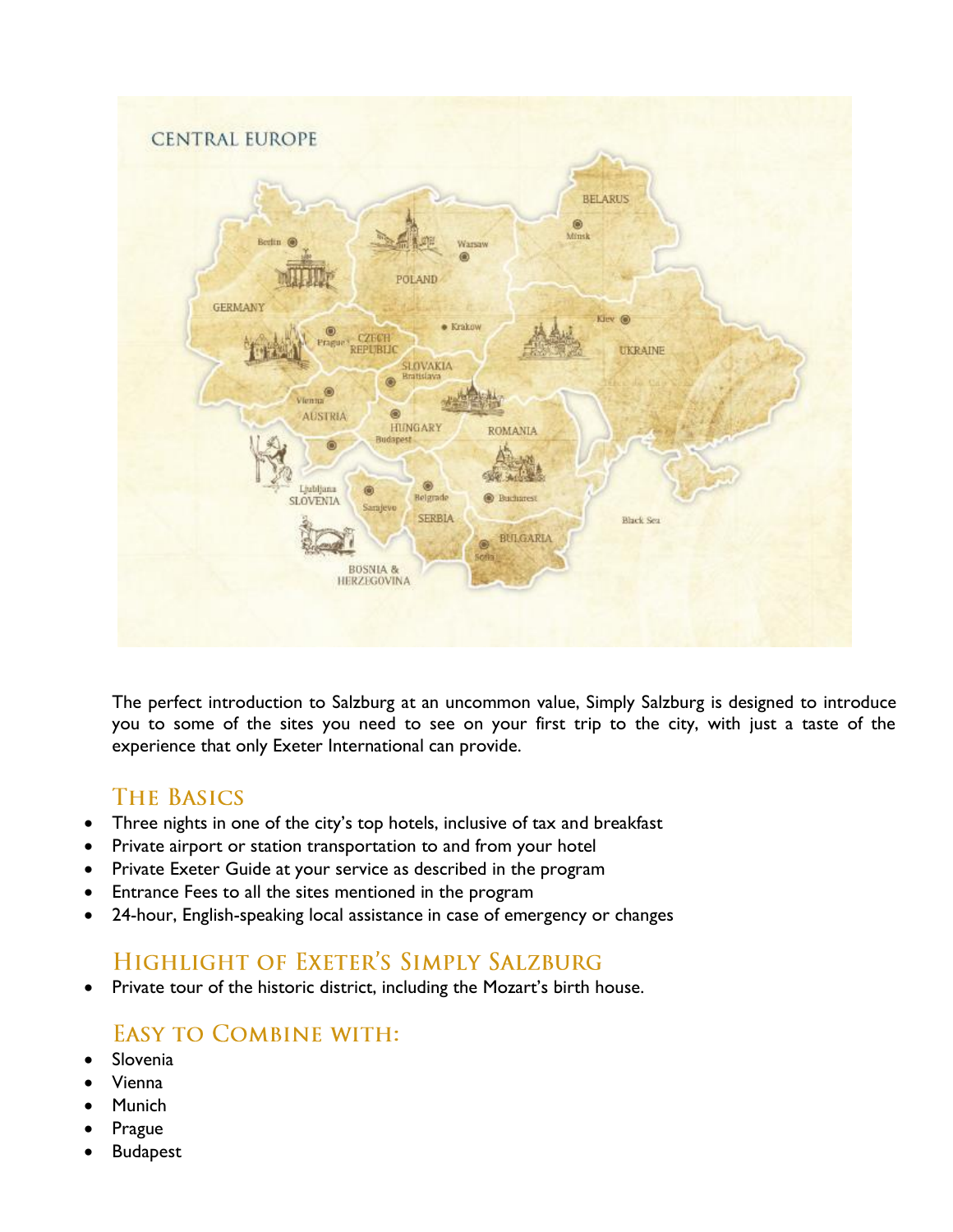# OUR KNOWLEDGE & EXPERIENCE

At Exeter International we have been creating memories and crafting custom-designed journeys for 27 years. We are a team of specialists committed to providing the best travel experiences in our destinations. Each of our experts has either travelled extensively on reconnaissance trips, or has lived in their area of expertise, giving us unparalleled first-hand knowledge. Because we focus on specific parts of the globe, we return to the same destinations many times, honing our experience over the years.

### Hand-Selected Guides

We know that guides are one of the most important components of any travel experience. That is why we only use local experts who have a history of working with our guests and whom we know personally. We are extremely particular in selecting our guides and are confident that they will be one of the most memorable aspects of any of our trips.

## Authentic & Extraordinary Experiences

Our Extraordinary Experiences are different, unusual, and not something easily googled. We also know how important it is to remain authentic. Going beyond the obvious is becoming increasingly important to our guests, and we focus on developing experiences that enrich and enhance both head and heart. We also recognize that the obvious sights are still popular, and we make every effort to skip lines whenever possible, therefore maximizing time in each destination.

## Original Custom Programs, Meticulously Planned

Our experts speak your language both literally and culturally. Our advice and recommendations are impartial, honest, and always have the individual in mind. We save valuable time in pre-trip research and offer smooth and effortless touring in each destination. Our planning is detailed, and we think of everything, including restaurant reservations. You will also have complete peace of mind on the ground with 24-hour local support.

#### **QUALITY VEHICLES**

We use late-model luxury vehicles, often Mercedes, Audi, BMW, or Volkswagen, depending on the size of the vehicle you need. The only exception to this is in some Central Asian countries that use vehicles predominantly from Japan.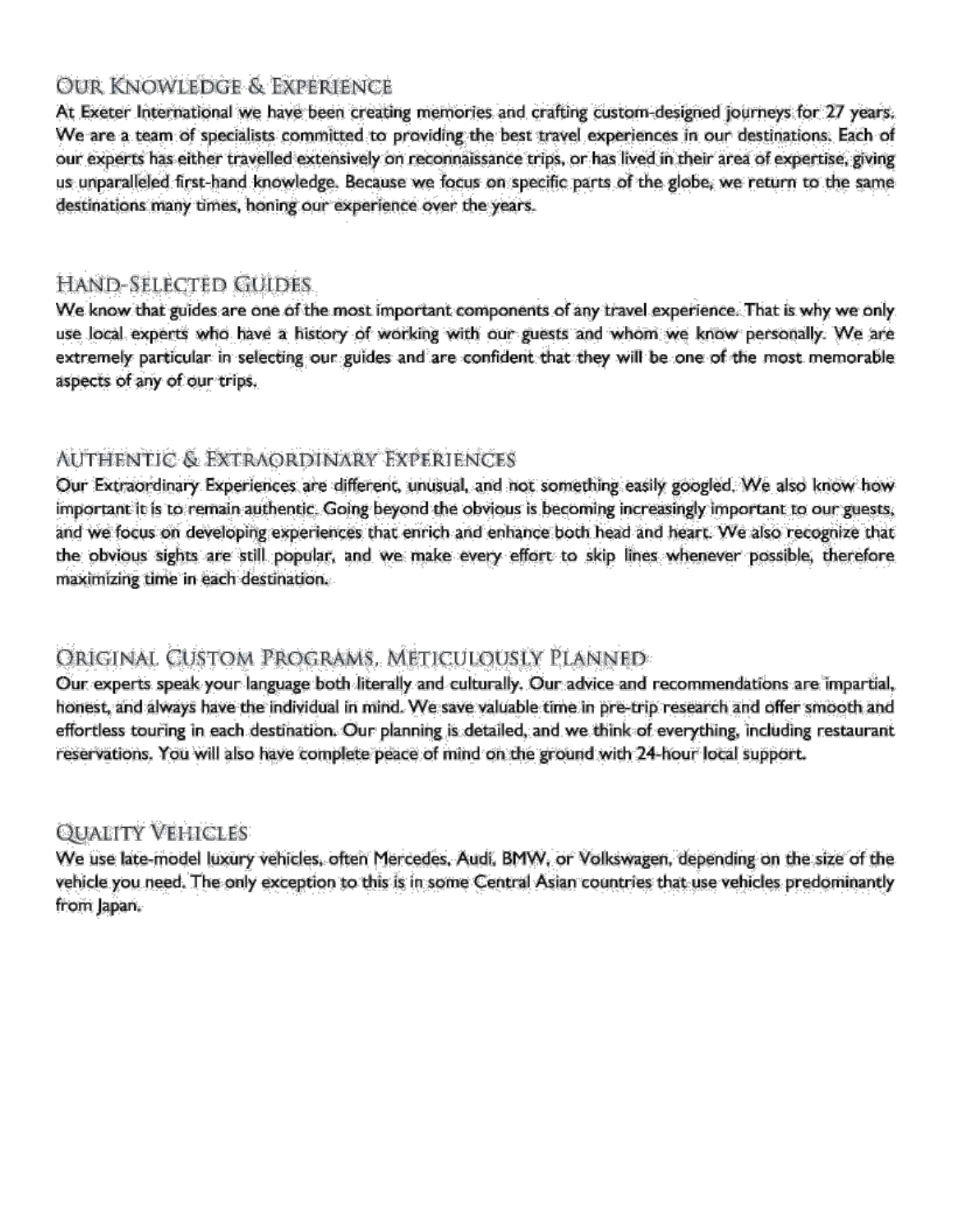

# SALZBURG

Arrival into Salzburg via flight or train. Your driver will meet you and will transfer you to your hotel in the historical center of the city.

Salzburg's Old Town with its world-famous baroque architecture is one of the best-preserved city centers in Europe and was listed as a UNESCO World Heritage Site.

**EXETER SERVICES** 

**Transfer** 

**HOTEL** 

Sacher Salzburg or Blaue Gans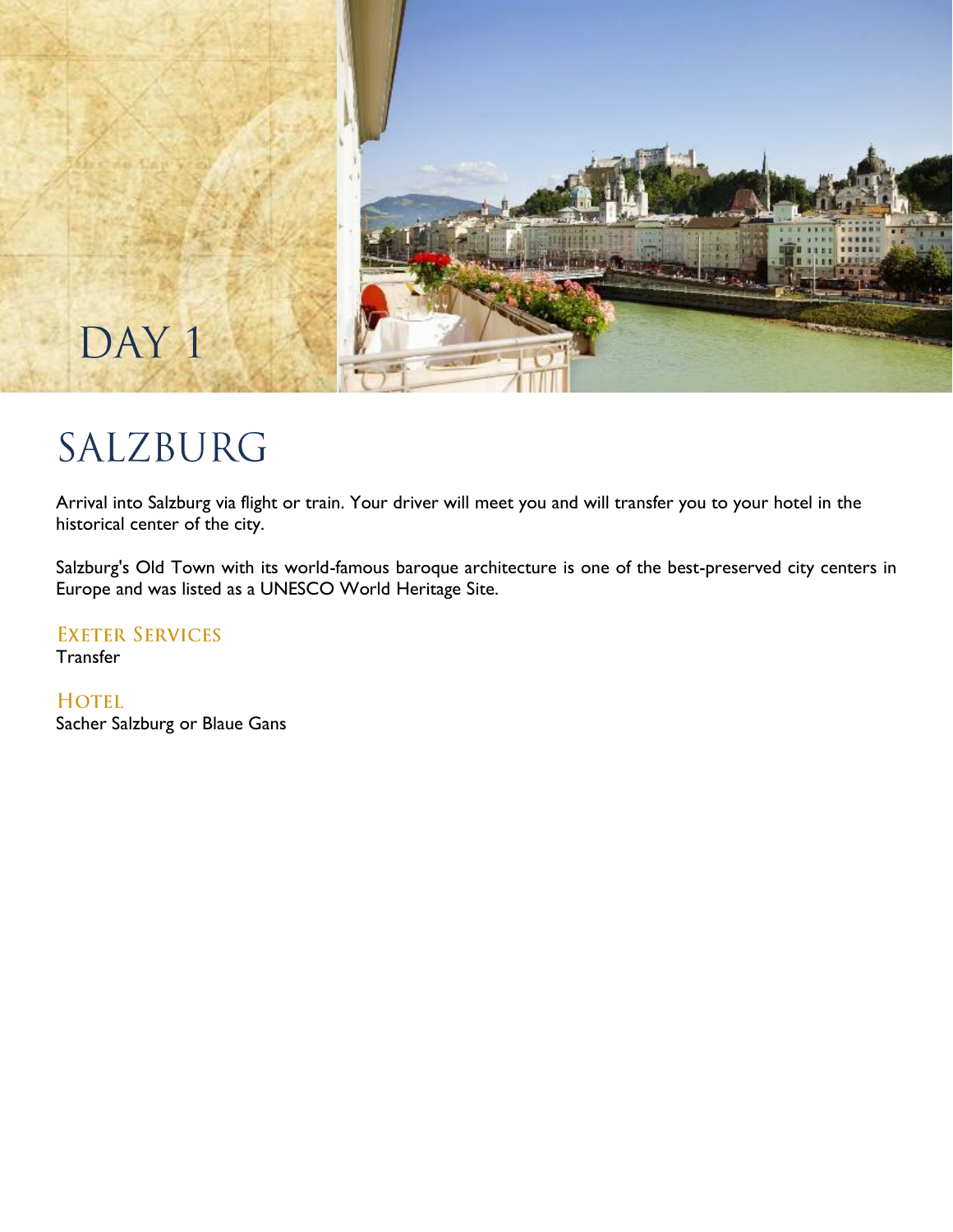

# SALZBURG

DAY<sub>2</sub>

Your English-speaking guide will meet you in the hotel lobby for this morning's overview walking tour of historic Salzburg. Begin by heading up to the Hohensalzburg fortress, strategically located on a hill overlooking the old town. It is one of the largest medieval castles in Europe. Originally built in the 11<sup>th</sup> century as a simple bailey with wooden walls, the structure was gradually expanded and strengthened in the following centuries. Because the fortress never came under a military siege and was surrendered without a fight to Napoleon's army, this is one of the best-preserved castles in Europe.

You will also see the Salzburg Cathedral, a  $17<sup>th</sup>$ -century Baroque building which was the site of Mozart's baptism. The church is dedicated to St. Rupert – Salzburg's patron saint. St. Rupert also founded the Benedictine St. Peter's abbey, the oldest monastery in Austria. The Romanesque abbey church, still in use today, was dedicated in the  $12<sup>th</sup>$  Century. Its interiors were refurbished in the Rococo style in the  $18<sup>th</sup>$ Century. The abbey also houses the oldest library in Austria including 800 ancient manuscripts and some 100,000 volumes, focusing on medieval church history, art history, and items relating to the local history of Salzburg,

Salzburg's most famous son is of course Wolfgang Amadeus Mozart and you will get a chance to visit his birthhouse. Mozart's father was a member of the prince's chamber orchestra and young Amadeus learned to play the harpsichord at the age of 3. By the age of 5 he was already writing his first compositions.

Finally, walk through the gardens of Mirabell Palace, located on the bank of the Salzach River, which was supposedly built by a local archbishop for his Jewish mistress. This is where "Do Re Me" was filmed during The Sound of Music.

**EXETER SERVICES** Half-Day Guide (4 Hours)

HOTEL. Sacher Salzburg or Blaue Gans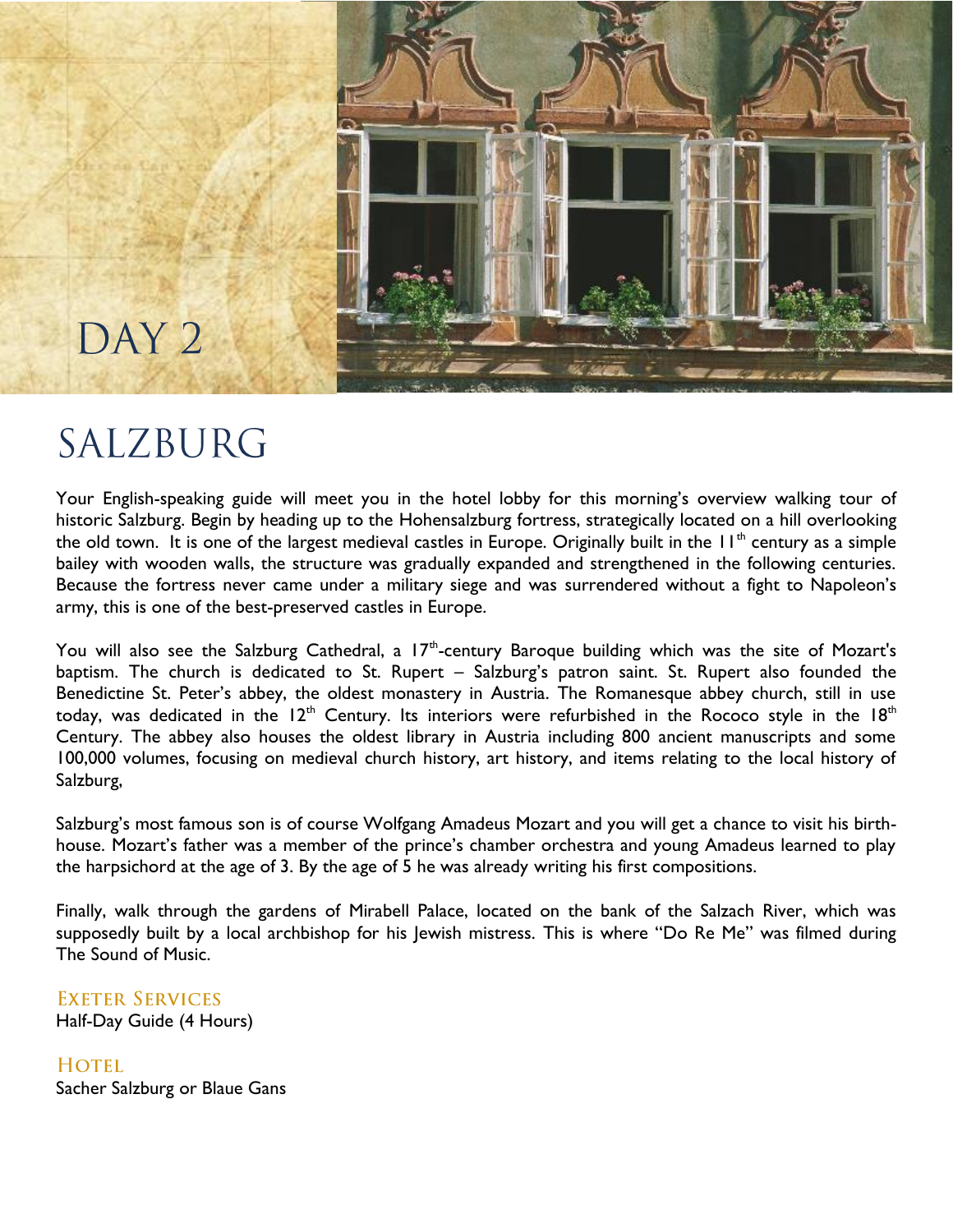

# SALZBURG

Today is at leisure to enjoy this beautiful city.

You could explore more sites from The Sound of Music if you're a fan or perhaps you would enjoy a day out of the city in the stunning Salzkammergut area of the countryside.

Have any particular special interest? Salzburg is a perfect base for:

- **Castles**
- **Biking**
- Hiking
- **Boating**
- Countryside exploration.

If you would like us to arrange for additional sightseeing please advise your travel consultant and we will be happy to customize your free time in Salzburg.

**EXETER SERVICES** No Services

HOTEL. Sacher Salzburg or Blaue Gans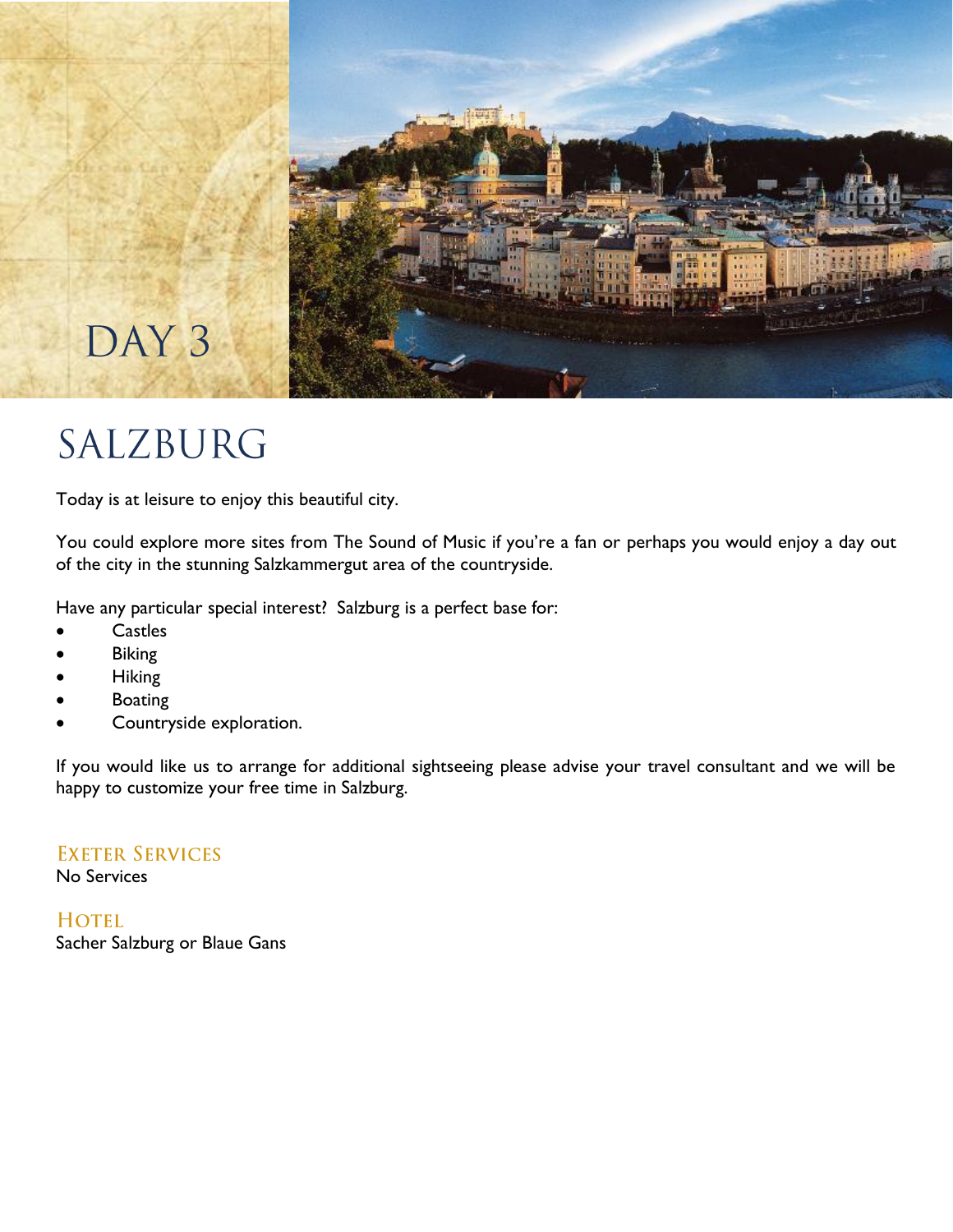

# SALZBURG - ONWARDS

Your driver will meet you at your hotel and transfer you to the airport or station for your onward transportation.

**EXETER SERVICES** 

**Transfer**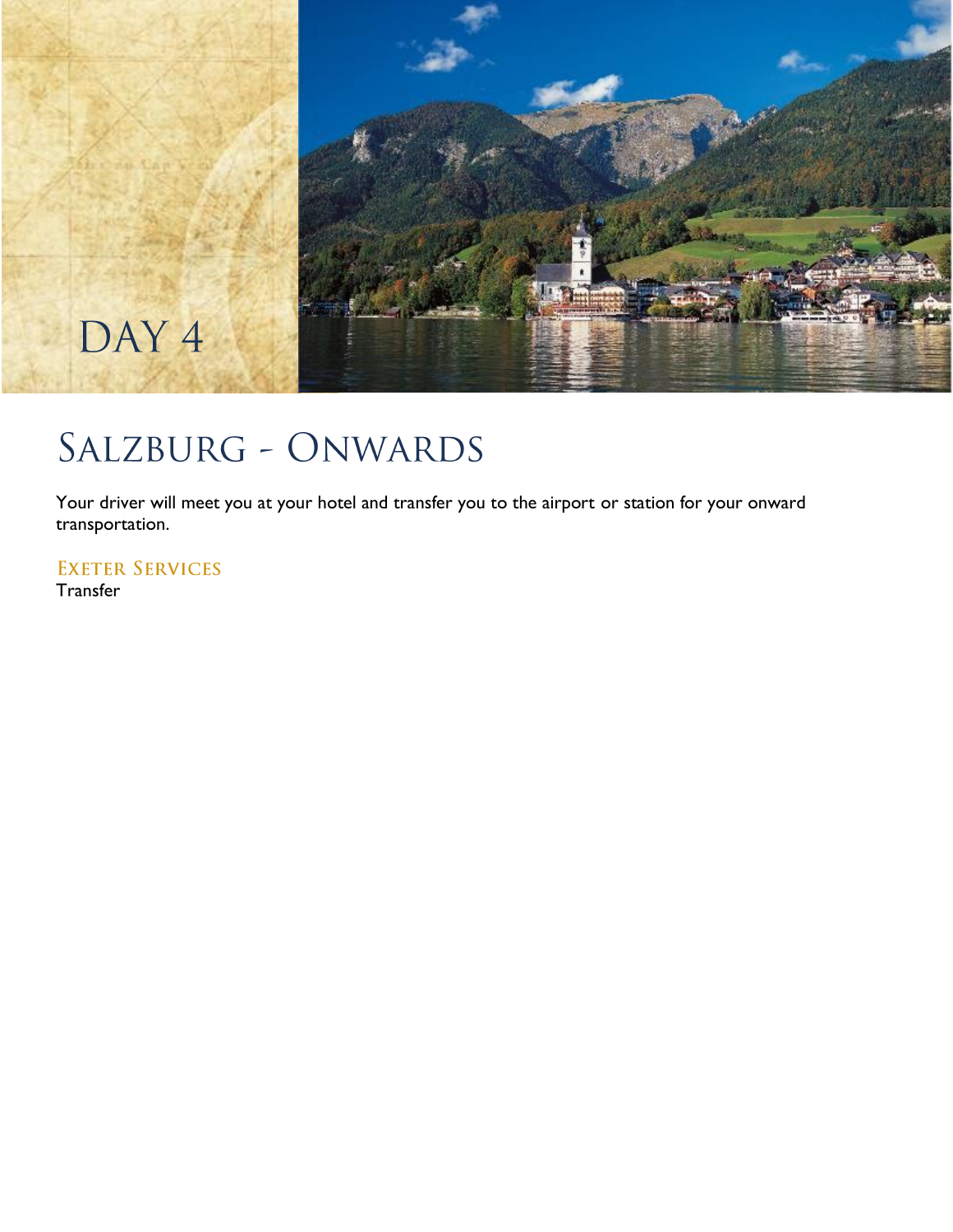

# **ACCOMMODATION**

# **SALZBURG HOTEL SACHER SALZBURG**

#### **For Two (2) guests traveling together: From \$1,325 per person For Four (4) guests traveling together: From \$1,100 per person**

*Please note: All pricing is per person and based on double occupancy. Airfare is not included. Blackout dates may apply. Rates are not valid on New Year's Eve. Music Festivals (Easter, Whitsun, Summer) and Christmas Markets may be subject to higher rates and more restrictive cancellation policies. Extra days may be added for additional cost. Please ask your travel consultant for details.*

**One (1) Deluxe Room for three (3) nights** at the Hotel Sacher Salzburg; Tax and Buffet Breakfast included daily.

The Hotel Sacher is Salzburg's only grand hotel offering the best location in the city. It is located in the very heart of Salzburg on the shores of the Salzach River just across the bridge from Old Town. The river views are breathtaking and the charm of bucolic Salzburg is awe-inspiring.

The historical building, built in 1866, has housed members of the royal families, statesmen and famous artists such as Max Reinhardt and Richard Strauss. In 1988, the Gürtler family bought the famous hotel and began the large-scale renovation turning the building into the 5-star property it is today. The rooms and suites were decorated with unique art works while special attention was given to color. Despite all the changes, the traditional atmosphere and local charm of the hotel remained intact.

The Hotel Sacher features all the amenities of a 5-star deluxe hotel and more, offering a fine dining restaurant, piano bar and of course a café offering the original and delicious Sacher Torte!

**Deluxe Room:** These rooms offer between 323 and 377 square feet of space. These rooms can be in the traditional style or the new contemporary-traditional style of the suites, featuring lighter colors. Rooms in this category have an option of one king or two twin beds. This is our recommendation for an entry level room, as the size is generous, and some have views of the Old Town.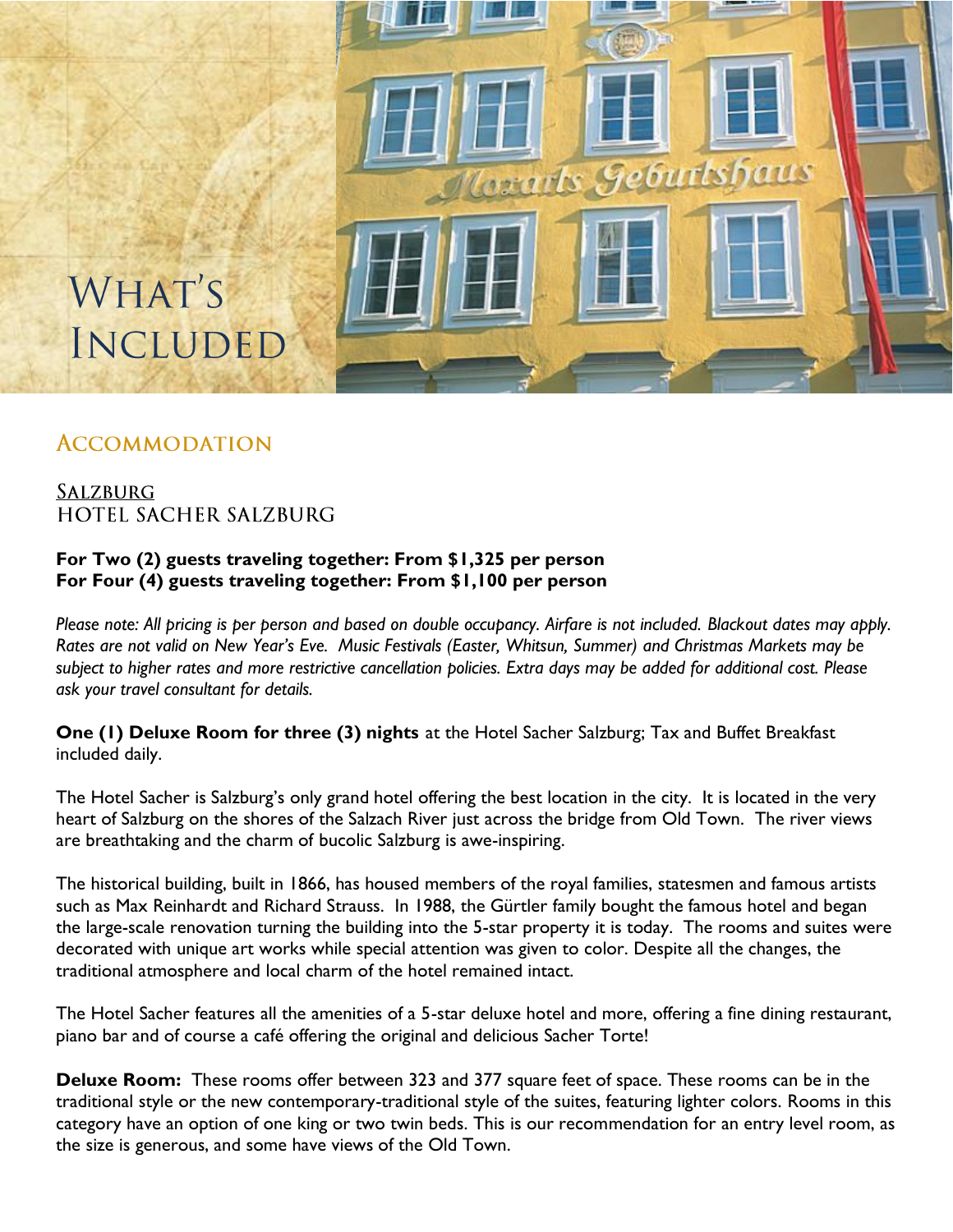# **HOTEL BLAUE GANS SALZBURG**

#### **For Two (2) guests traveling together: From \$1,250 per person For Four (4) guests traveling together: From \$1,025 per person**

*Please note: All pricing is per person and based on double occupancy. Airfare is not included. Blackout dates may apply. Rates are not valid on New Year's Eve. Music Festivals (Easter, Whitsun, Summer) and Christmas Markets may be subject to higher rates and more restrictive cancellation policies. Extra days may be added for additional cost. Please ask your travel consultant for details.*

**One (1) Medium Room for three (3) nights** at the Arthotel Blaue Gans; Tax and Buffet Breakfast included daily.

This unique 37-room property is housed in a building dating from 1361 but just received a full renovation in the winter of 2012. This hotel features a prime location right in the heart of the pedestrian district. Filled with art, this hotel's owner frequently invites filmmakers and artists to present their projects in the hotel.

Every room in the hotel is different, as you would expect from a building this age, and you should be prepared for some interior stairs. Most feature contemporary furnishings that are simple and elegant. The hotel's restaurant is excellent and puts a new spin on Austrian cuisine. Note: This hotel does not offer twin beds.

**Medium Rooms:** These spacious rooms feature over 300 square feet of space and offer contemporary furnishings.

#### **MEALS**

No meals included, other than breakfast as described above. Your final documents will include our top recommendations. *Your guides will recommend restaurants that fit your exact needs daily.*

#### **SERVICES**

Private vehicle, driver and guide at your service as described. A full day is generally eight hours in duration. A half-day is generally three hours in duration. The timing for each day is noted in your program.

Exeter International's local offices are available for your assistance 24 hours per day while you are traveling. Our local staff may also assist you with restaurant reservations and purchasing of additional theater and museum tickets at your request.

#### **TRANSPORTATION**

All transfers to and from airports are included in the program. Unless otherwise noted, all transfer service is with a driver only, not a guide. In general, drivers have limited English-speaking skills. Evening transportation is not included unless specifically noted in your itinerary. Timing for each day is noted in your program.

#### **GUIDES**

Hand chosen for their knowledge on local history, art & architecture. Guides are at your disposal as noted in your itinerary.

#### **TICKETS**

All entrance tickets as described in the program.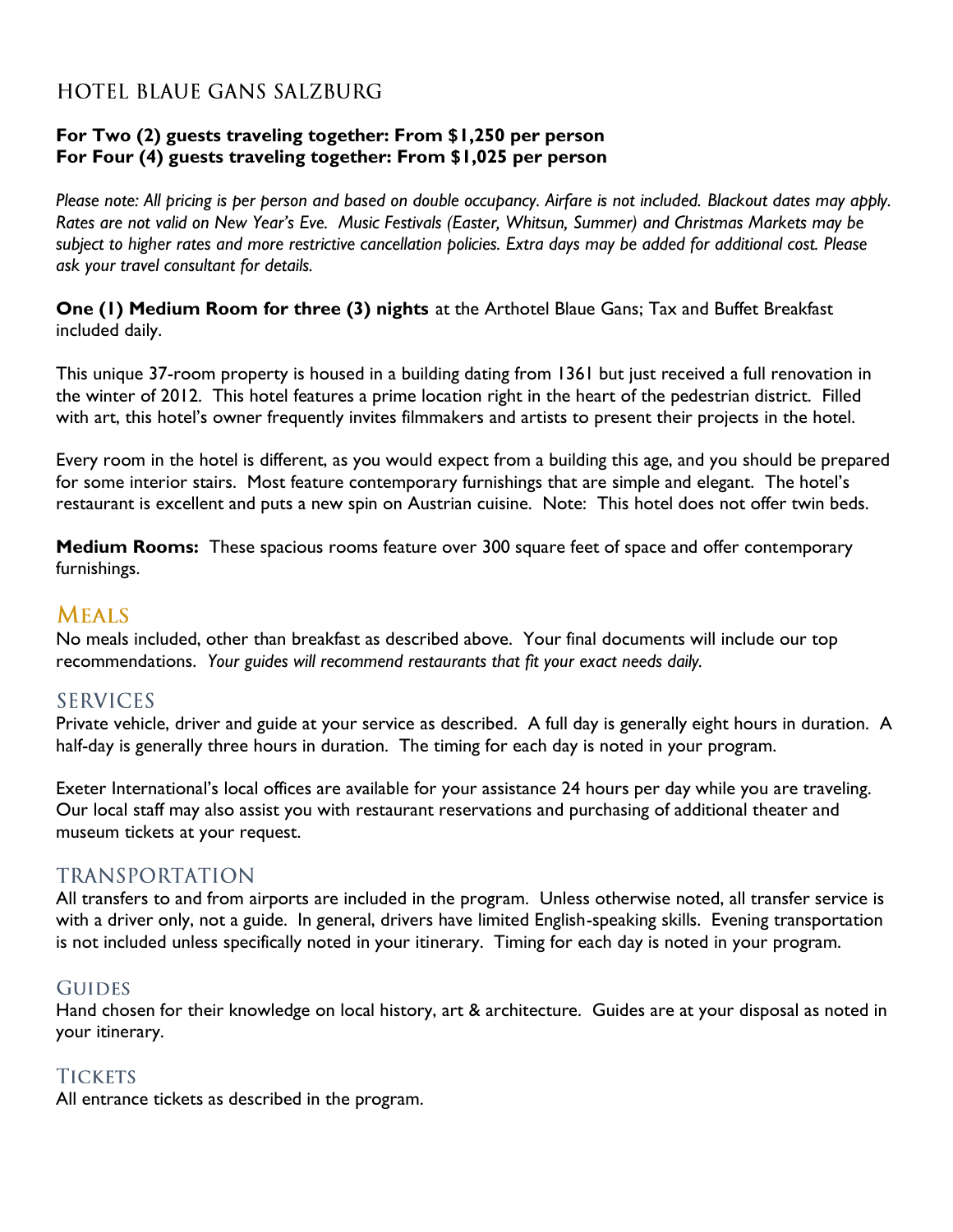# EXETER INTERNATIONAL TRAVEL INFORMATION **BAGGAGE**

The vehicles reserved for your itinerary can accommodate up to two medium-sized suitcases per person. If you intend to travel with additional luggage, please advise your travel consultant so appropriate arrangements may be made. In general, we schedule a sedan for parties of two, a minivan for parties of three to four and a minibus for parties of five or more.

## **SIGHTSEEING**

Sightseeing arrangements have been made with your special interests in mind. Your drivers and guides are at your disposal for full or half-day sightseeing programs as indicated in the itinerary. Within those time and mileage guidelines, your driver and guide are at your disposal, so you are free to modify your program as you please. Should you require additional time or mileage, the costs will be quoted on request and may be paid for locally in the local currency or U.S. Dollars.

Every effort has been made to confirm that scheduled sightseeing venues will be open at the time you plan to visit them. However, individual estates, museums, gardens and other points of interest can change their hours of operation at short notice. In the event that a particular attraction is closed on the day or time of your visit, your guide will offer alternative arrangements or rearrange your sightseeing to accommodate these unexpected events.

## **OPTIONAL EXPENSES**

Charges for extra meals, transport, sightseeing services or other optional additions to your established itinerary are your responsibility and must be paid locally in the local currency.

## **GRATUITIES**

Gratuities are not included in your tour price. Gratuities are at your own discretion. We recommend \$50 - \$60 per day for your guide for a full day of touring. For a half-day, half of this amount is recommended. For your driver, we recommend \$30 - \$40 per day for a full day of services. For a half-day, half of this amount is recommended.

For your airport or station transfer, a gratuity of \$10 - \$20 is customary, based on service. Dollars, Euros and any local currency are all accepted. In restaurants, please plan to leave a gratuity in cash (local currency, Euro or USD). Some restaurants now have a line on the bill for gratuities on a credit card, but, of course, service staff prefers cash. A tip of about 10% is average.

# DINING WITH YOUR GUIDE

On days when dinner and lunch costs have not been included in your itinerary (or in your tour cost), you may, at your discretion, choose to invite your guide to dine with your party. You are under no obligation to do so but, if you do extend such an invitation, the guide is your guest and you will be responsible for the cost of his/her meal.